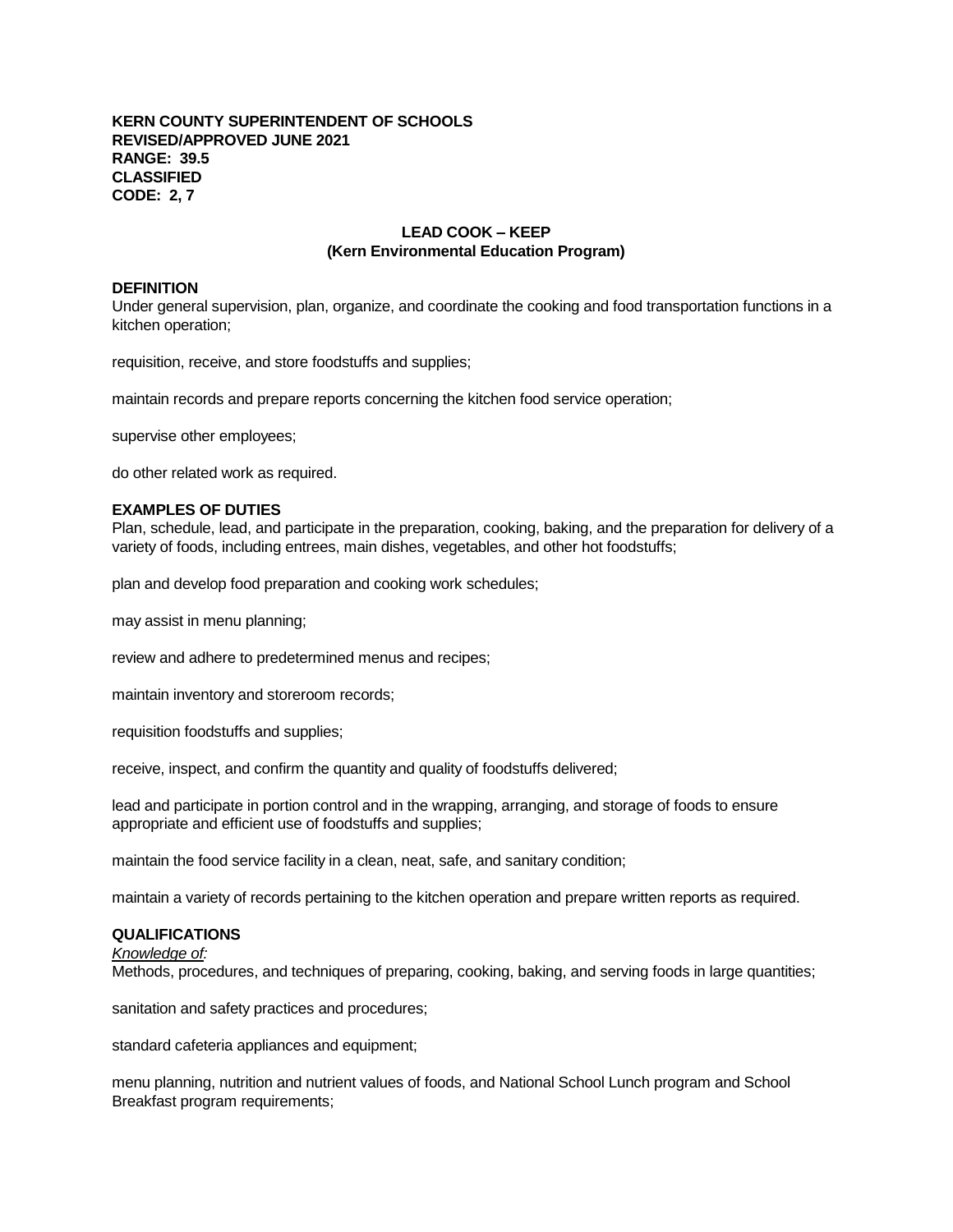basic record keeping;

methods and operational procedures for requisitioning, receiving, and storing foodstuffs and supplies;

personnel training, motivation, and organizational techniques.

## *Ability to:*

Prepare and serve a variety of nutritionally sound and attractive foods;

increase or decrease recipe quantities as required;

adhere to National School Lunch and School Breakfast program guidelines and requirements;

organize, plan, and lead others;

perform simple arithmetical calculations and maintain complete and accurate records;

understand and carry out oral and written directions;

establish and maintain cooperative working relationships;

lift and carry 50 pounds, climb step ladders, stoop, bend, squat, and stand for long periods;

withstand exposure to hot steam and heat as well as cold from refrigerators and freezers;

supervise other cooks (on and off site) and food service workers;

understand and comply with federal and state regulations and guidelines;

see and hear sufficiently to perform duties listed above.

## *Experience:*

Three (3) years of experience in quantity food preparation, service, and facility maintenance in a commercial, institutional, or school food facility setting, including one year in a lead capacity.

## *Education:*

Equivalent to the completion of the twelfth grade, supplemented by training or coursework in nutrition, quantity food preparation, or related areas.

## *Conditions of employment:*

A preplacement medical assessment/health screening, at office expense, is a condition of appointment after all other required job conditions have been met.

## *Conditions of employment:*

Some positions may require proof of privately owned automobile insurance and possession of a valid California Motor Vehicle operator's license which must be maintained for the duration of the assignment.

Fingerprint clearance by both the Federal Bureau of Investigation and the California Department of Justice is a condition of appointment after all other required job conditions have been met.

Must present verification of completion of Child Abuse Mandated Reporter training or obtain verification within six (6) weeks of hire and annually thereafter, as required by the California Child Abuse and Neglect Reporting Act.